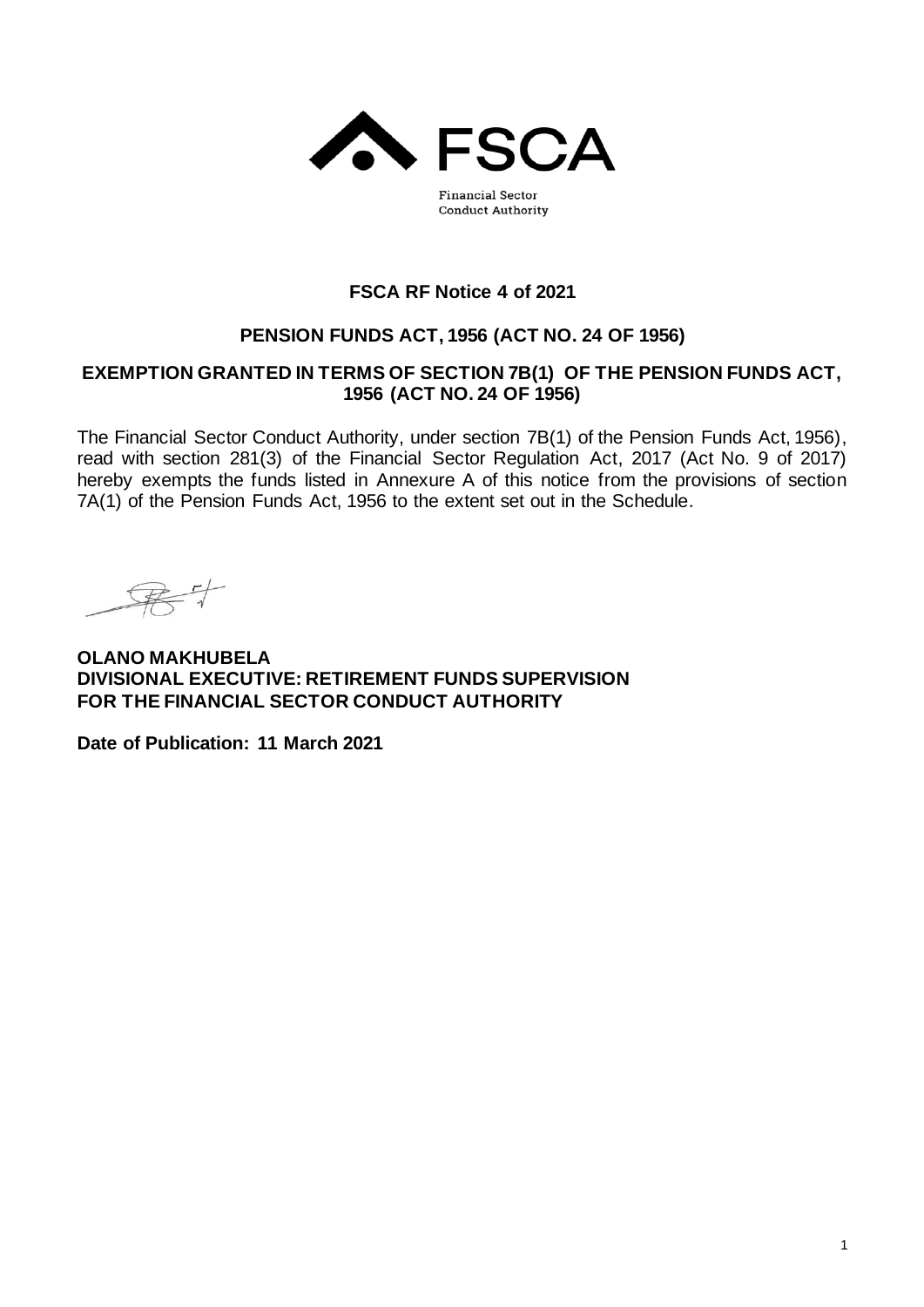### **SCHEDULE**

## **EXEMPTION OF SPECIFIC FUNDS FROM CERTAIN REQUIREMENTS OF SECTION 7A(1) OF THE PENSION FUNDS ACT, 1956**

### **1. Definitions**

In this Schedule "the **Act**" means the Financial Sector Regulation Act, 2017 (Act No. 9 of 2017); and "the **PFA**" means the Pension Funds Act, 1956 (Act No. 24 of 1956), and any word or expression to which a meaning has been assigned in the Act or the PFA shall have the meaning so assigned to it unless a different meaning is assigned elsewhere in this Schedule.

### **2. Applicable legislation**

- (1) Section 7A(1) of the PFA determines that a fund shall have a board consisting of at least four board members and that the members of the fund shall have the right to elect at least 50% of the board members.
- (2) Section 7B(1) of the PFA provides that the Authority may on written application by a fund and subject to certain conditions:
	- (a) authorise a fund to have a board of less than four board members if such number is impractical or unreasonably expensive; or
	- (b) exempt a fund from the requirement that members of the fund should elect members of the board, if the specific fund falls within a certain category of funds.
- (3) Section 281(4) of the Act requires the Authority to publish exemptions that the Authority has granted.

#### **3. Exemption of specific entities by the Authority**

Pursuant to section 7B(1)(b) of the PFA, the Authority exempted the funds listed in Annexure A from the requirements of sections 7A(1) of the PFA.

#### **4. Commencement and duration of exemption**

The relevant effective dates and durations of the exemptions are listed in Annexure A.

#### **5. Short title**

This exemption is called the Exemption of specific funds from the requirements of section 7A(1) of the Pension Funds Act, 1956, 1 of 2021.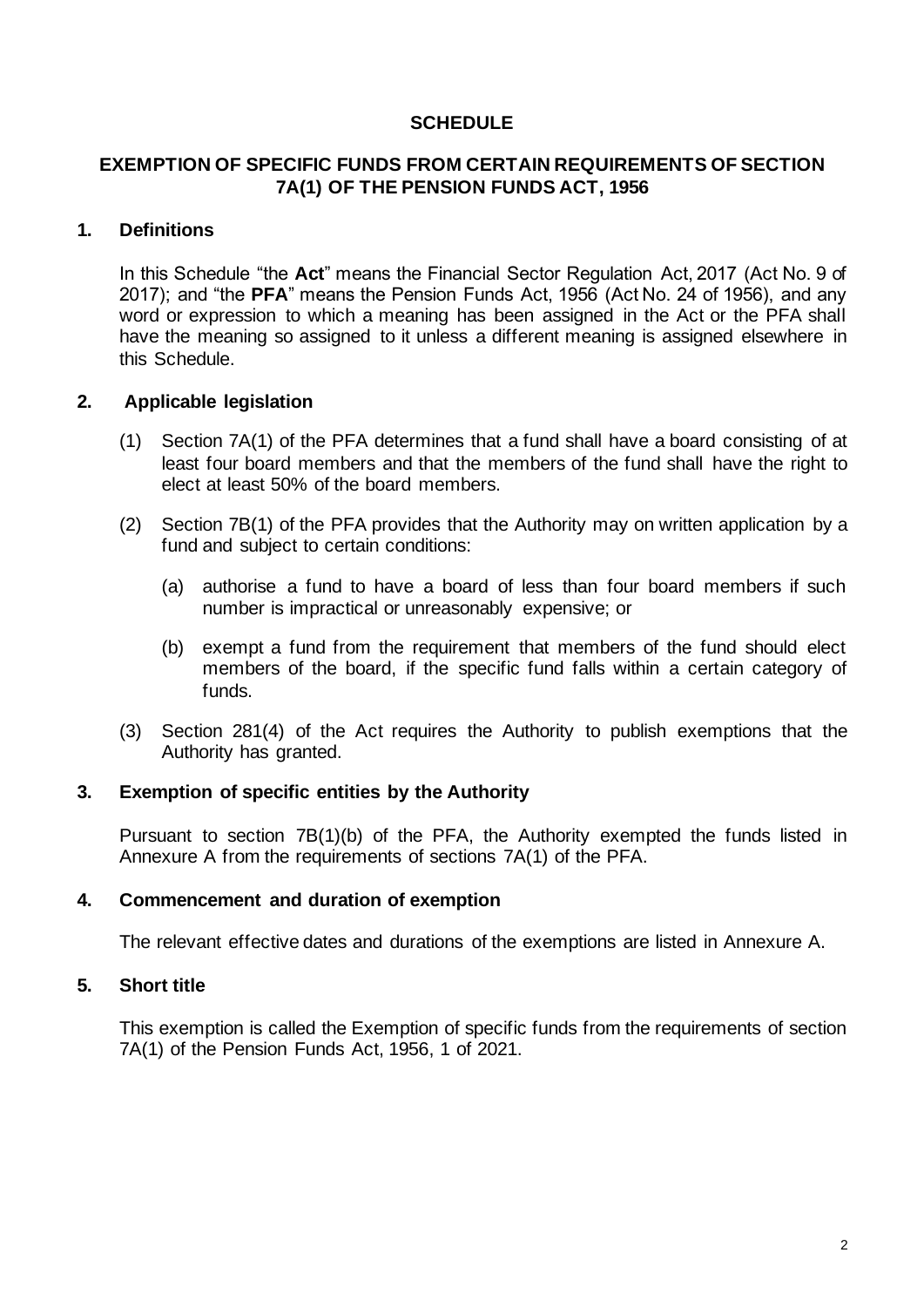# **ANNEXURE A**

| Applicant |                                                                        | Fund Reg.<br>Number | Date of exemption<br>granted | Date of Expiry of<br>Exemption |
|-----------|------------------------------------------------------------------------|---------------------|------------------------------|--------------------------------|
| 1.        | <b>Metropolitan Preservations</b><br><b>Provident Fund</b>             | 32166               | 01 December 2020             | 31 October 2023                |
| 2.        | <b>GTC Umbrella Provident Fund</b>                                     | 36767               | 03 December 2020             | 30 November 2023               |
| 3.        | <b>Multilect Retirement Annuity Fund</b>                               | 28077               | 03 December 2020             | Indefinite                     |
| 4.        | <b>Metropolitan Preservation</b><br><b>Pension Fund</b>                | 30008               | 03 December 2020             | Indefinite                     |
| 5.        | Meritum Umbrella Provident Fund                                        | 37538               | 03 December 2020             | 30 July 2023                   |
| 6.        | <b>Combined Retirement Annuity</b><br>Fund                             | 4232                | 03 December 2020             | 30 June 2023                   |
| 7.        | <b>Infinity Pension Fund</b>                                           | 15648               | 03 December 2020             | 30 June 2023                   |
| 8.        | <b>Financial Workshop Provident</b><br>Fund (Umbrella)                 | 27675               | 21 December 2020             | 31 January 2024                |
| 9.        | New Life Retirement Annuity<br>Fund                                    | 20697               | 21 December 2020             | 30 November 2023               |
| 10.       | <b>Medical Security Plan</b>                                           | 35557               | 21 December 2020             | 31 January 2024                |
| 11.       | <b>ELC Pension Fund</b>                                                | 12121               | 21 December 2020             | 28 February 2024               |
| 12.       | <b>Fairbairn Capital Pension</b><br><b>Preservation Fund</b>           | 32820               | 21 December 2020             | Indefinite                     |
| 13.       | <b>Fairbairn Capital Provident</b><br><b>Preservation Fund</b>         | 32821               | 21 December 2020             | 30 November 2023               |
| 14.       | Optimal Provident preservation<br>Fund                                 | 38221               | 21 December 2020             | Indefinite                     |
| 15.       | Profund & Associates Provident<br>Fund (Umbrella)                      | 22810               | 22 December 2020             | 30 November 2023               |
| 16.       | The Preservation Provident Fund<br><b>Optimal Pension Preservation</b> | 29161               | 22 December 2020             | Indefinite                     |
| 17.       | Fund                                                                   | 38220               | <u>13 January 2021</u>       | Indefinite                     |